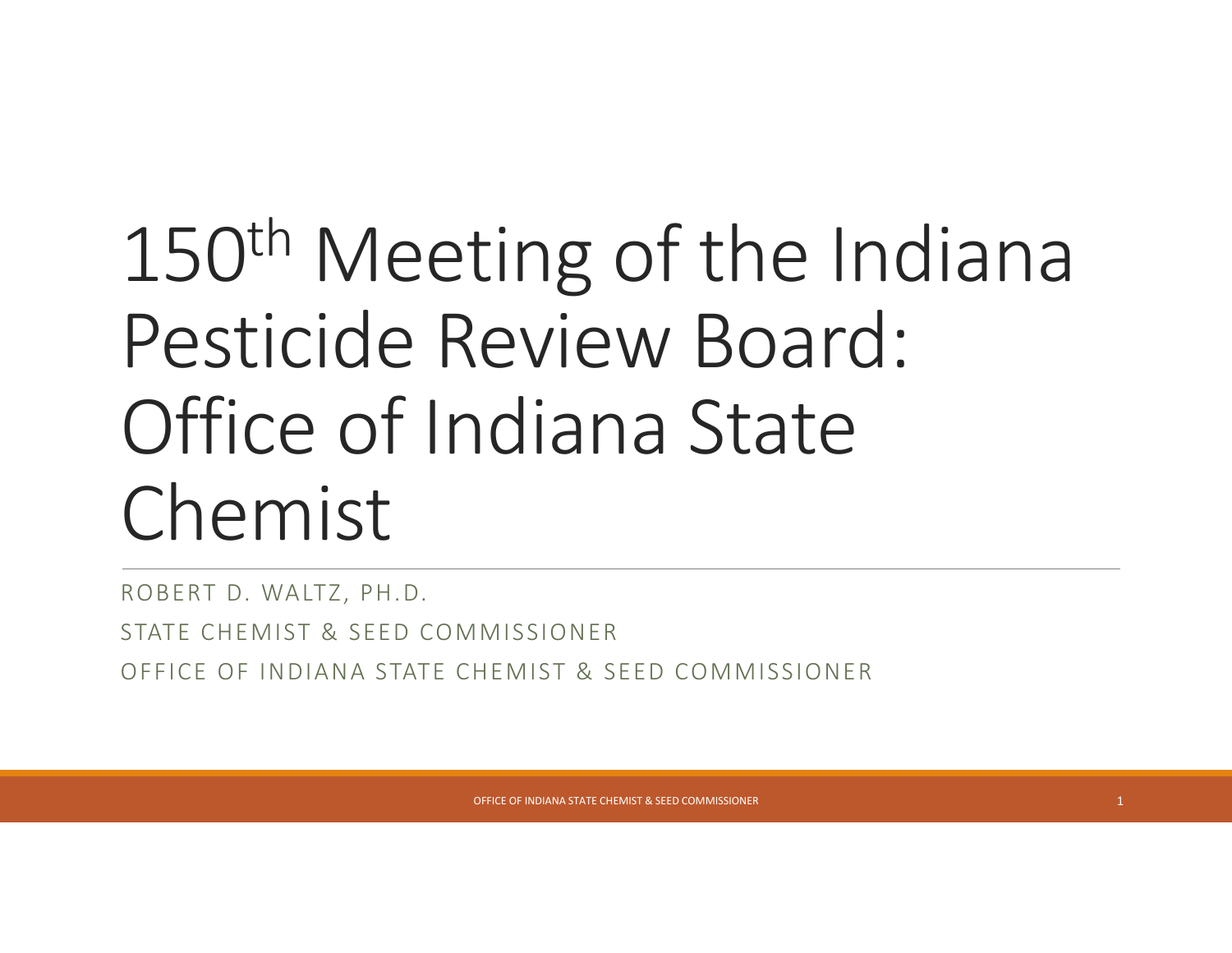## History and Backdrop

#### OFFICE OF INDIANA STATE CHEMIST & SEED COMMISSIONER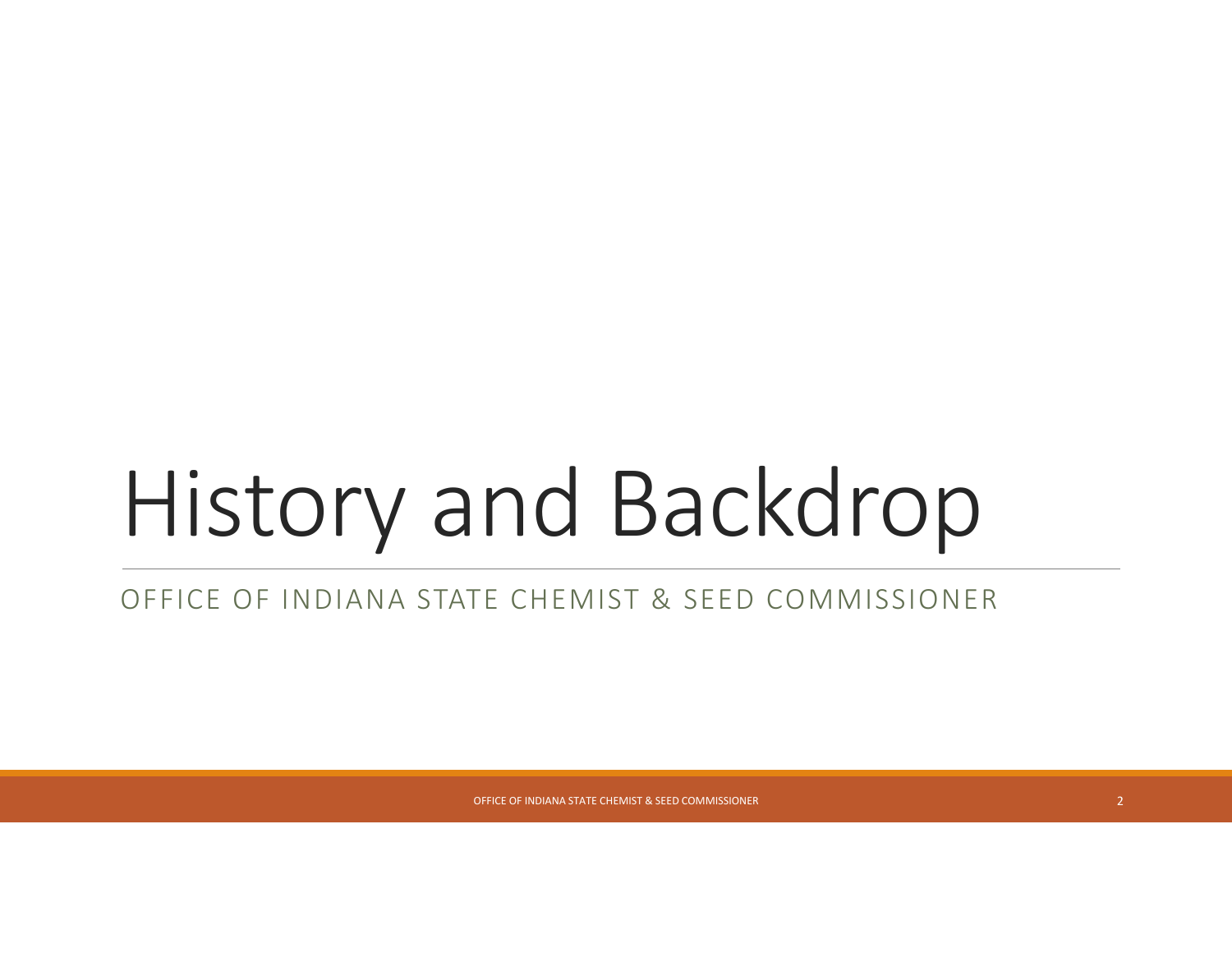#### Harvey W. Wiley, First Indiana State Chemist

1867 ‐ Graduated Hanover College

- 1871‐ Medical Doctor degree IU
- 1872? Chemistry degree Harvard University

1874‐1883 – Purdue University, Agricultural Chemistry Professor

1906 – Pure Food and Drug Act, first Commissioner of FDA

Note: There have been 13 appointed state chemists, and one interim, Dr. Rodney Noel.

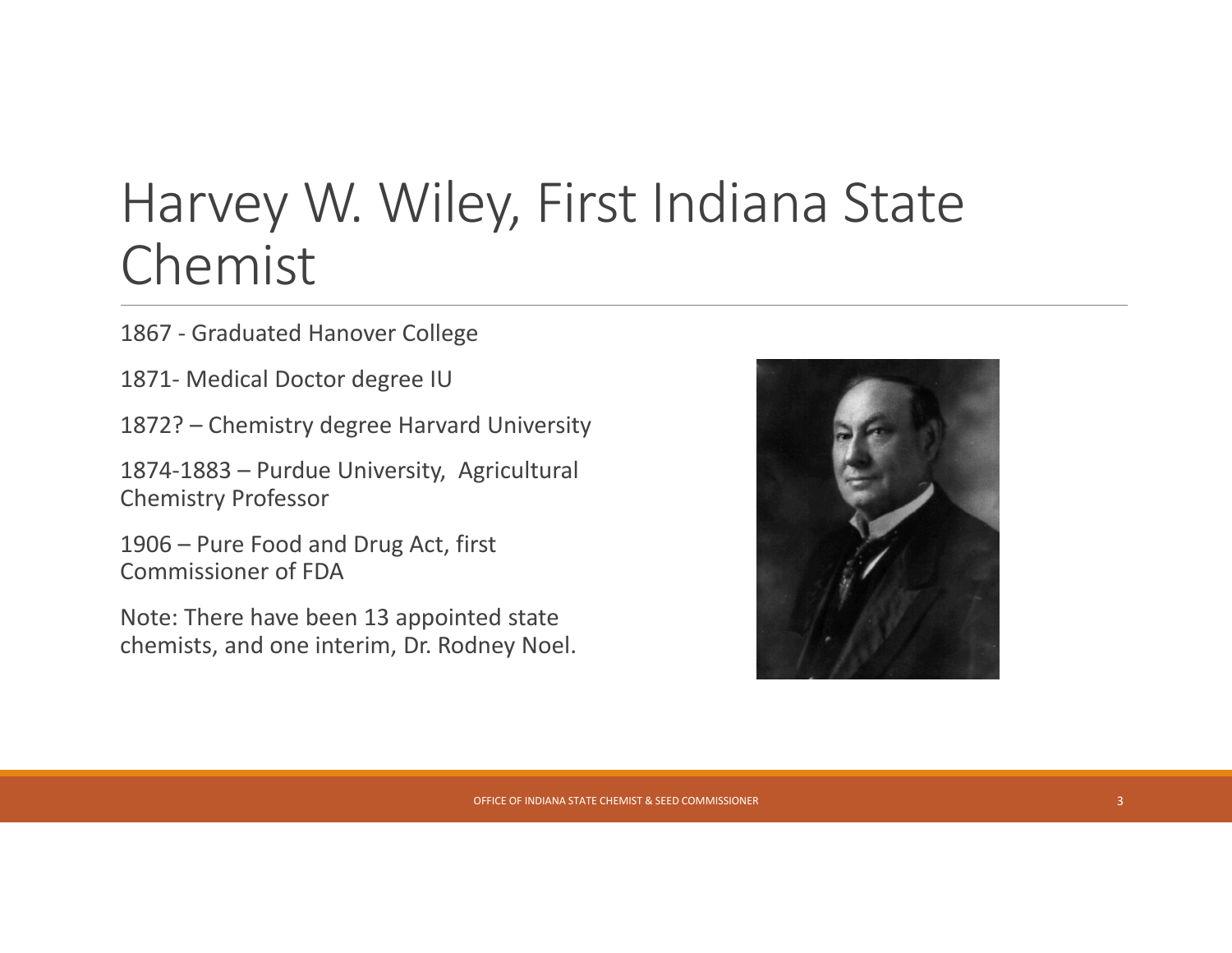#### Rachel Carson and "Silent Spring" ‐ not so silent



Popular science author

Acknowledged Gene Stratton Porter as an early influence on her interest in science.

1962 book "Silent Spring" hailed as the energizing source of US environmentalism movement.

Impetus to EPA, and pesticide training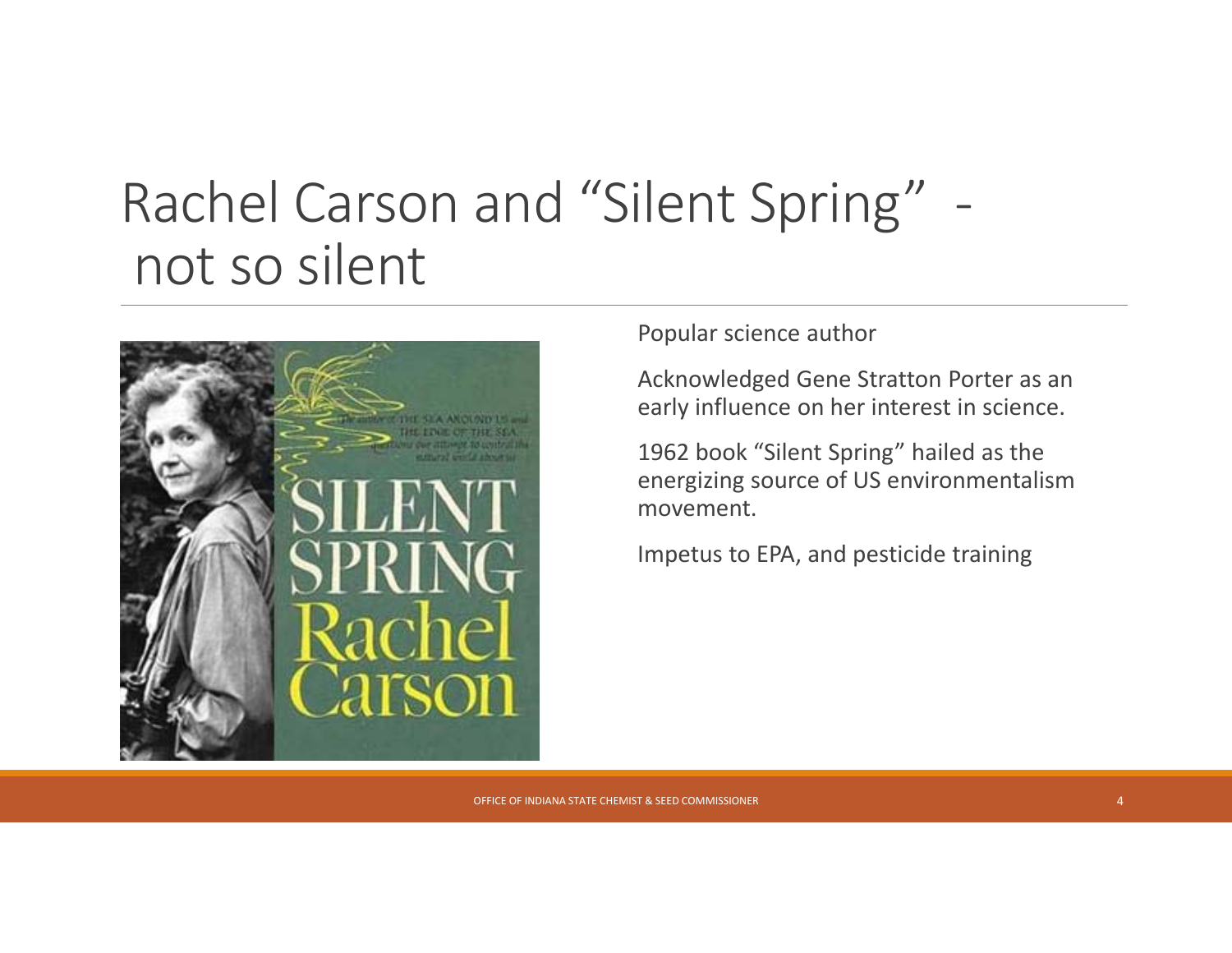### Backdrop ‐ The Times

Rachel Carson's book Silent Spring (1962), and her published studies on DDT.

Earth Day – April 22, 1970 United States Senator Gaylord Nelson (WI)

◦ Also home of Aldo Leopold (b1887‐d1948), Sand County Almanac (1949), et al. Luna B. Leopold (b1915‐ d2006), son in UC Berkley, US Geological Survey, Hydrologist and Geomorphology,, A View of the River, et al. (son A. Carl Leopold (plant physiologist, soybean) was on the faculty of Purdue University 1949‐ 1975)

Establishment of new federal agency – Environmental Protection Agency, December 2, 1970. William D. Ruckleshouse (Indianapolis) appointed first head of EPA by President Richard M. Nixon.

Establishment of IDEM, in 1986 – extracted from Indiana State Department of Health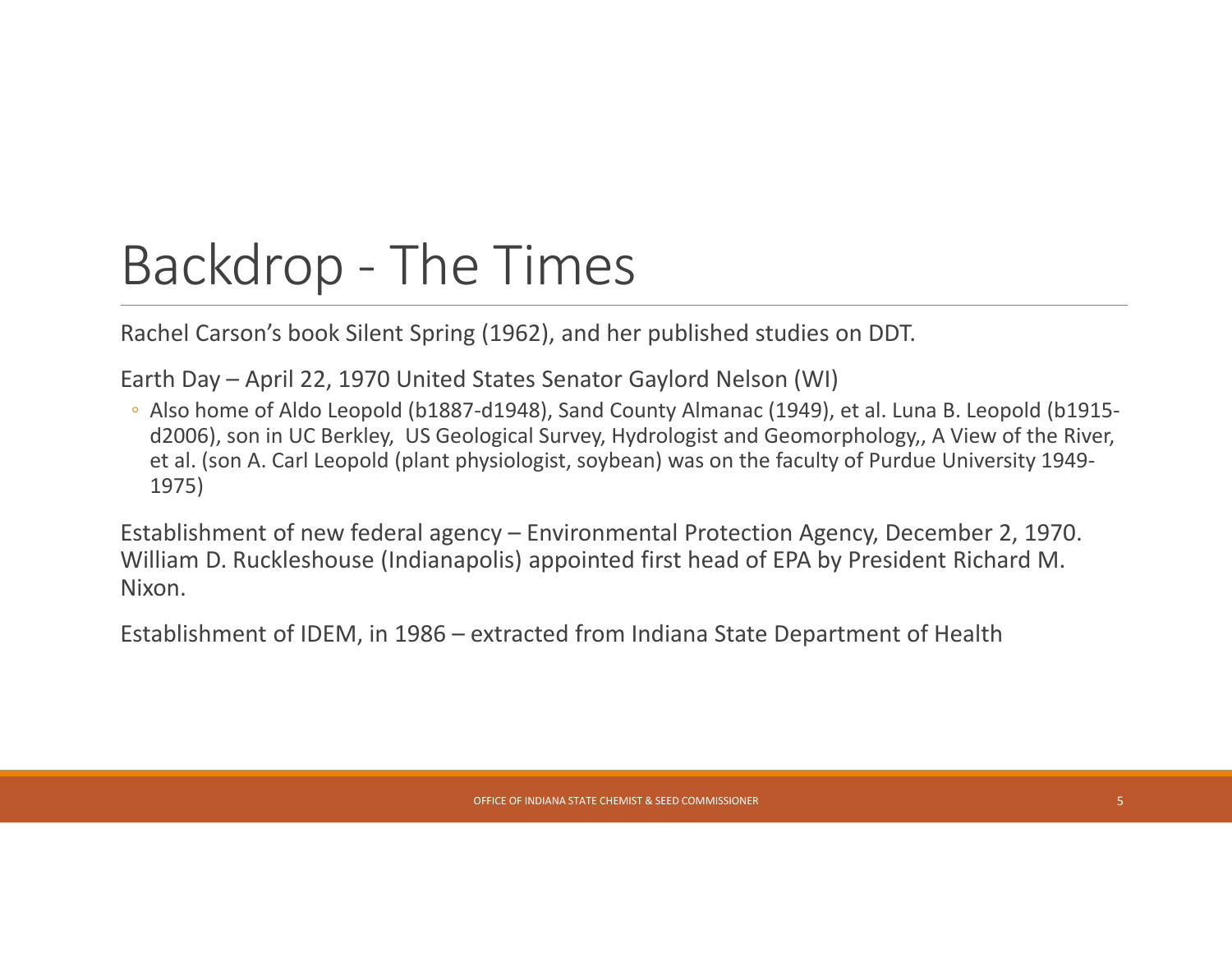#### Personal Backdrop – John V. Osmun

John Osmun (b1918‐d2012)

1942 – Masters degree, University of Massachusetts,<br>Amherst

1948 – Assistant Professor of Entomology, Purdue University

1956 – Ph.D. University of Illinois, Champaign‐Urbana

1956‐1972 – Head of Entomology, Purdue University

1972‐1974 ‐ (on leave) Cooperative States Research Service (USDA) and director of Operations for EPA (OPP)

1975 – Led Purdue Pesticide Programs.

1987 ‐ Retired from Purdue University



**JOHN V OSMUN**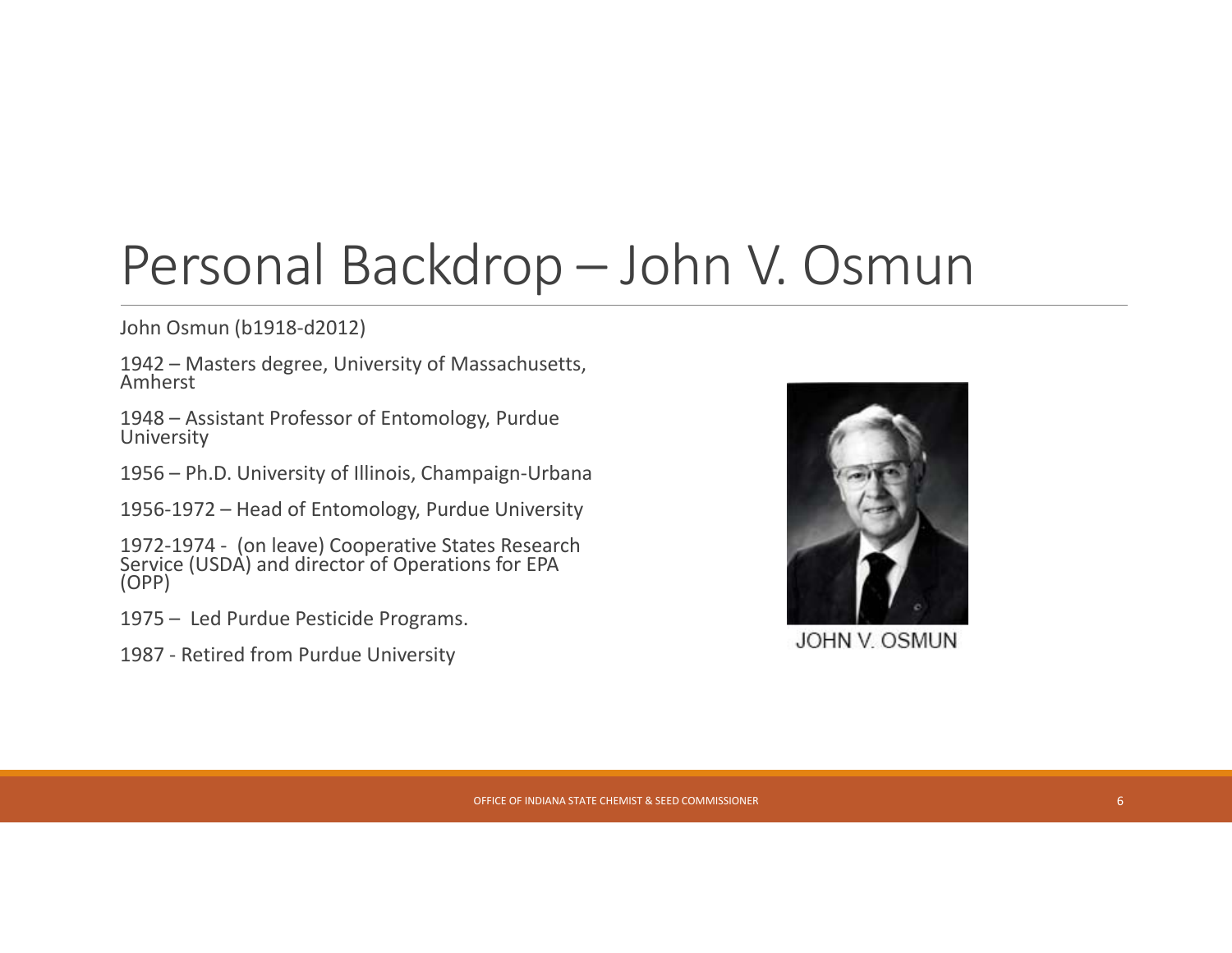#### John V. Osmun: Pesticide Training and **Certification**

"During his career, he served on the National Task Force on Pesticide Assessment, The EPA Task Group on Applicator Certification and Training, and the planning council of the National Pest Control Association. He was also the Project Leader for the EPA Grant on pesticide Technician Training and Chairman of the Commission on Pesticide Training and Education which developed and implemented training and certification programs throughout the United States for private and commercial persons applying pesticides." (source: Obituary, 2012)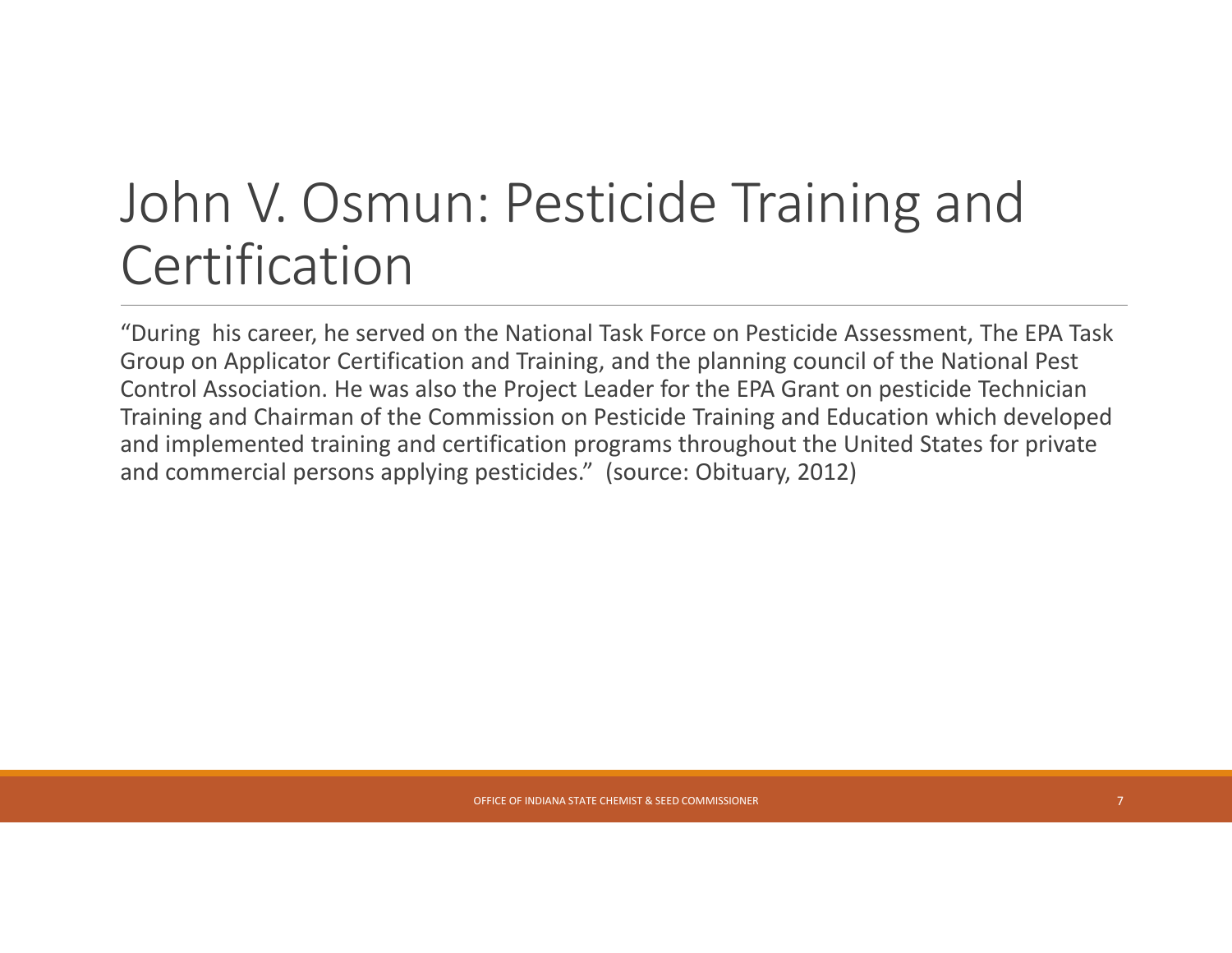## Operations

OFFICE OF INDIANA STATE CHEMIST & SEED COMMISSIONER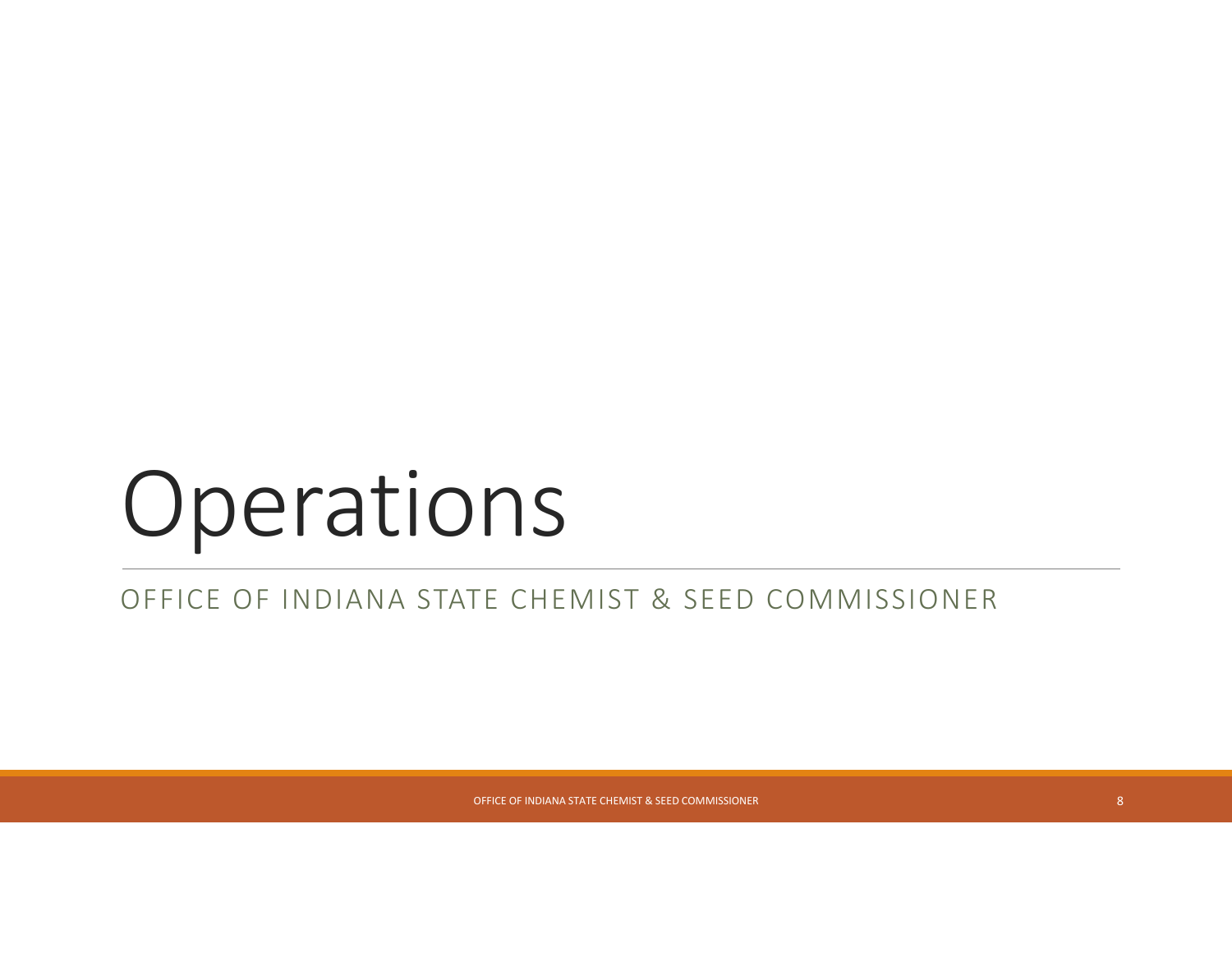### Fertilizers – the beginning

- 1881‐ Indiana State Chemist appointed to verify fertilizer claims
- (Harvey Wiley appointed)
- 1965 Agricultural Ammonia Law
- 1992 Licensing of Commercial lawn care service firms
- 1997 Fertilizer Advisory Board created by law (Technical appointees, appointed by state chemist. Not a policy board.)
- 2000 Anhydrous ammonia rules updated and finalized
- 2018? Anhydrous ammonia rules updated to comply with national ANSI standards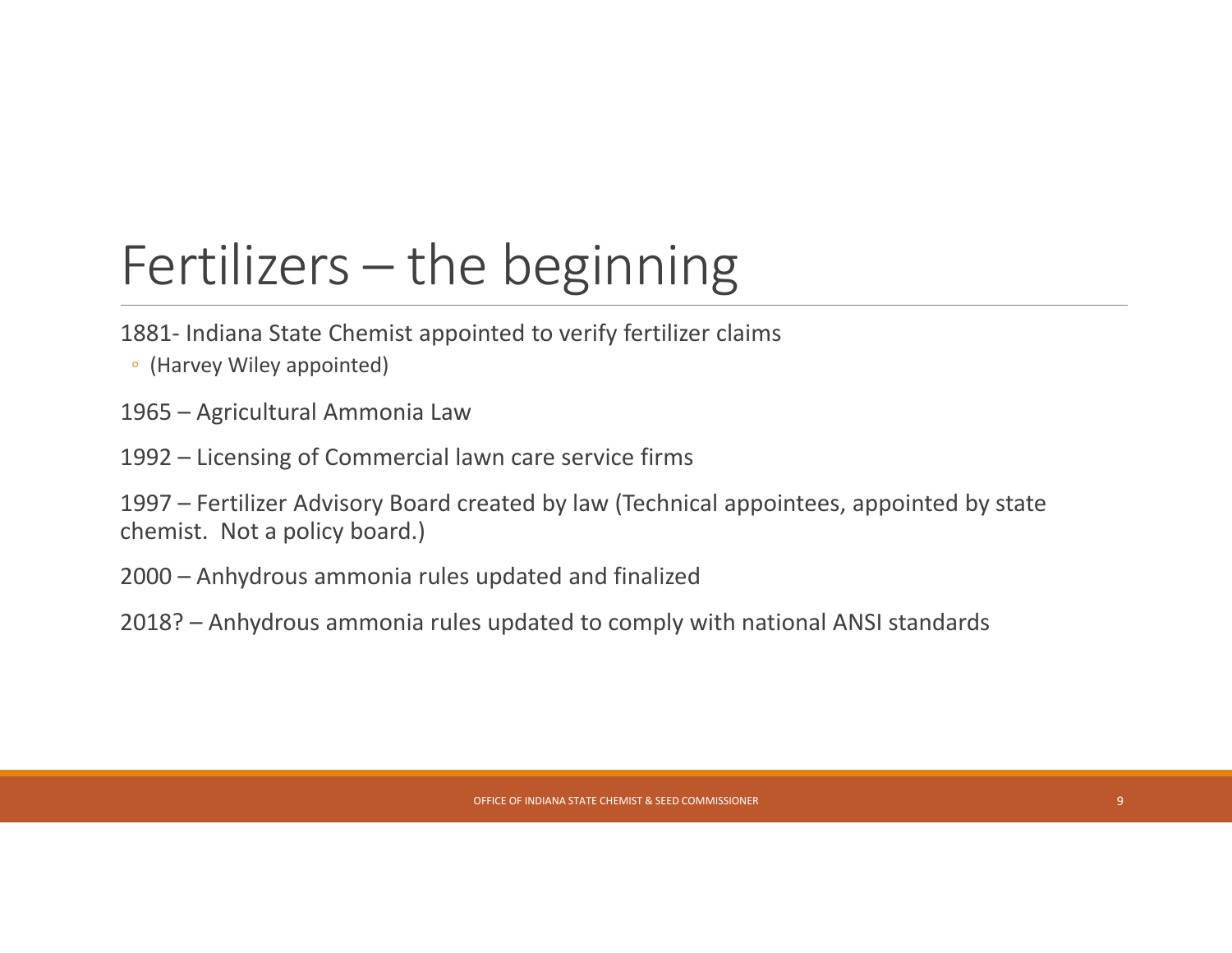#### Feed Regulations

1907 ‐ Indiana Commercial Feed law – duties were originally assigned to the Director of the Agricultural Experiment Station at Purdue University.

1909 – Indiana Commercial Feed law was amended to include authority to inspect and conduct analyses

An MOU between Purdue University and the State Chemist authorized the OISC to administer the feed laws. Later, language in the law was revised (2008) to designate the State Chemist responsible for the administration of the law.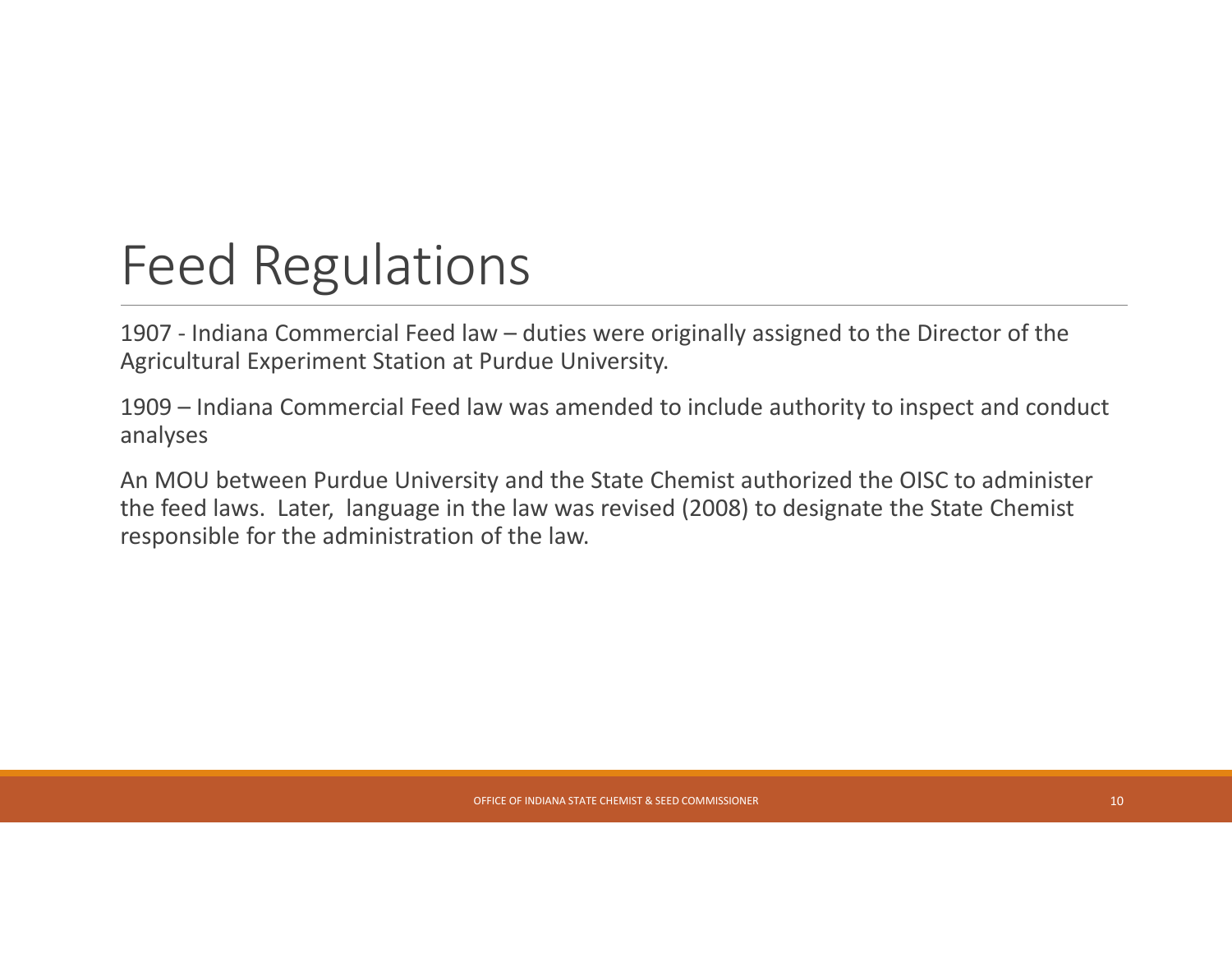#### Seed Regulations

1921 – Indiana Seed Law established by Indiana legislature – mainly <sup>a</sup> truth in labeling law

19?? – Legume Inoculants –Plant Growth Substances law

1988‐ Indiana Seed Arbitration Law

2014 – Industrial Hemp Law added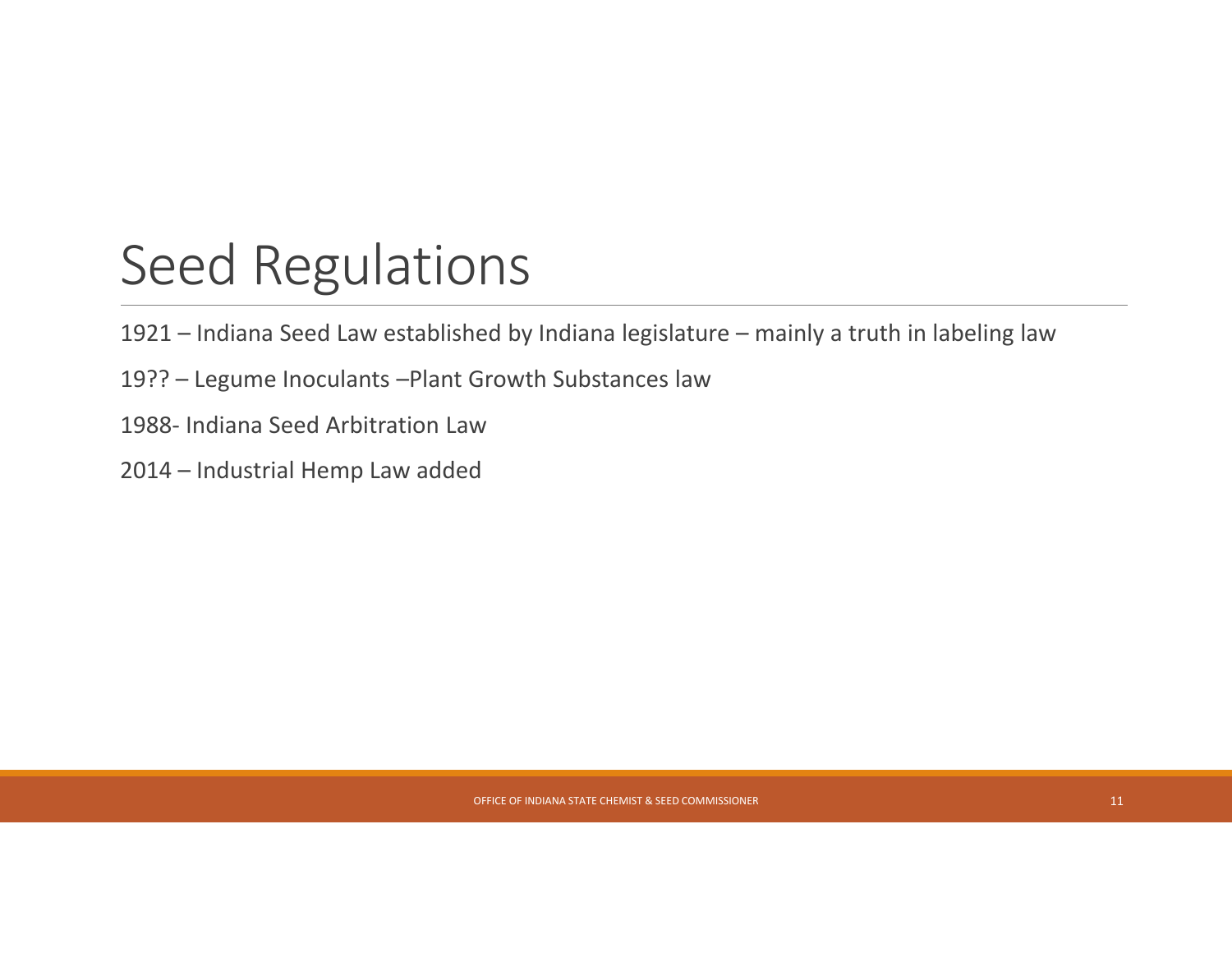#### Pesticide Regulations

1962 – Herbicide Law

- 1971 ‐ Pesticide Registration Law
- 1975 Pesticide Use and Application law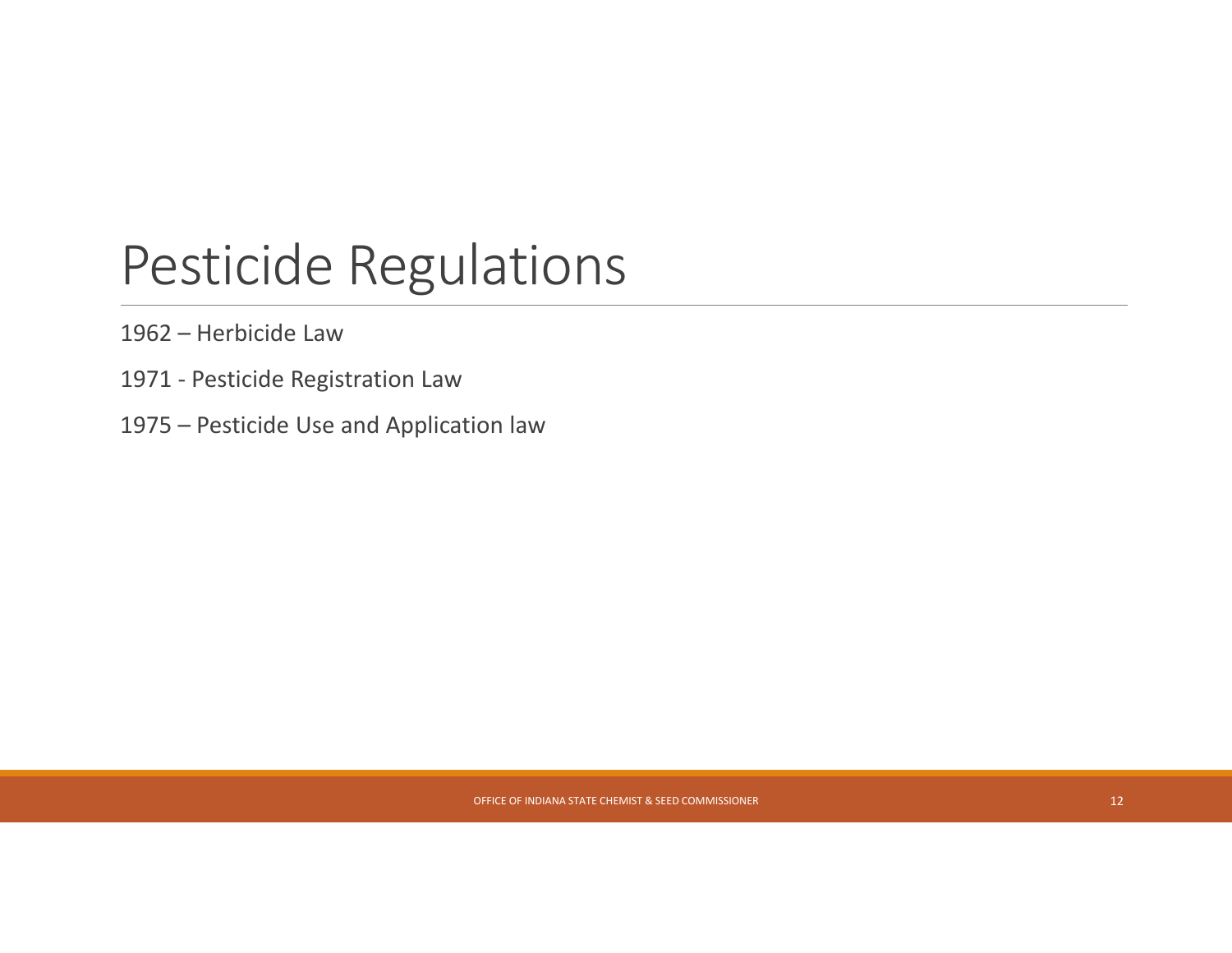# Organization

#### OFFICE OF INDIANA STATE CHEMIST & SEED COMMISSIONER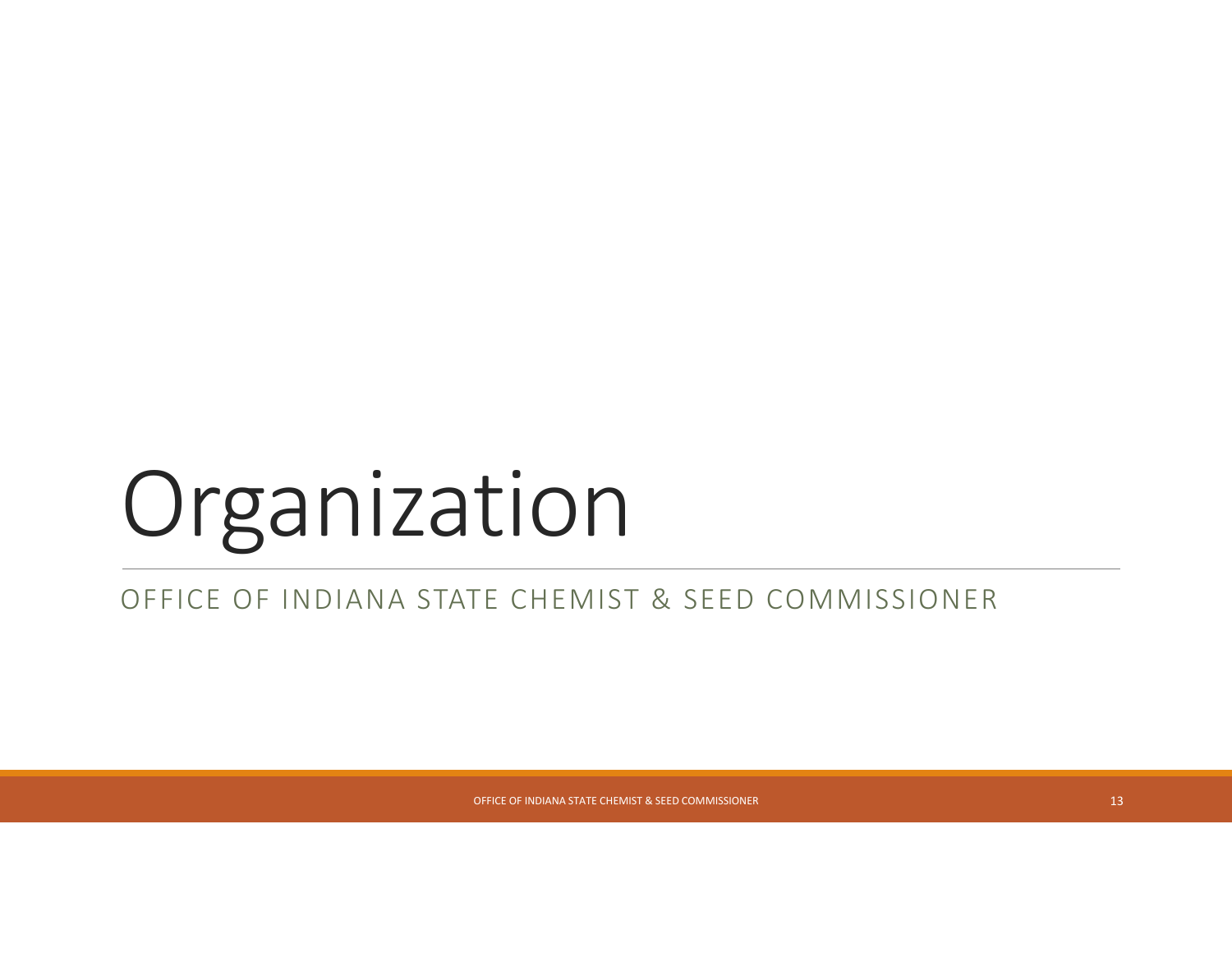#### OISC Overview – A snapshot

70 employees

9 Investigators (primarily pesticide investigation)

7 Inspectors (cross‐trained feed, seed, fertilizer)

1 Fertilizer Control Specialist

7 Section program Administrators and service leaders (Pesticides, Feed, Seed, Fertilizer, Audit & Inspection, IT, Quality)

5 Laboratories

- Microbiology
- Pesticide Residues (EPA Region 5 Back‐up laboratory)
- Pesticide Formulation (EPA Region 5 Back‐up Laboratory)
- Animal Drug & Vitamins
- Feed & Fertilizer Automated Analyses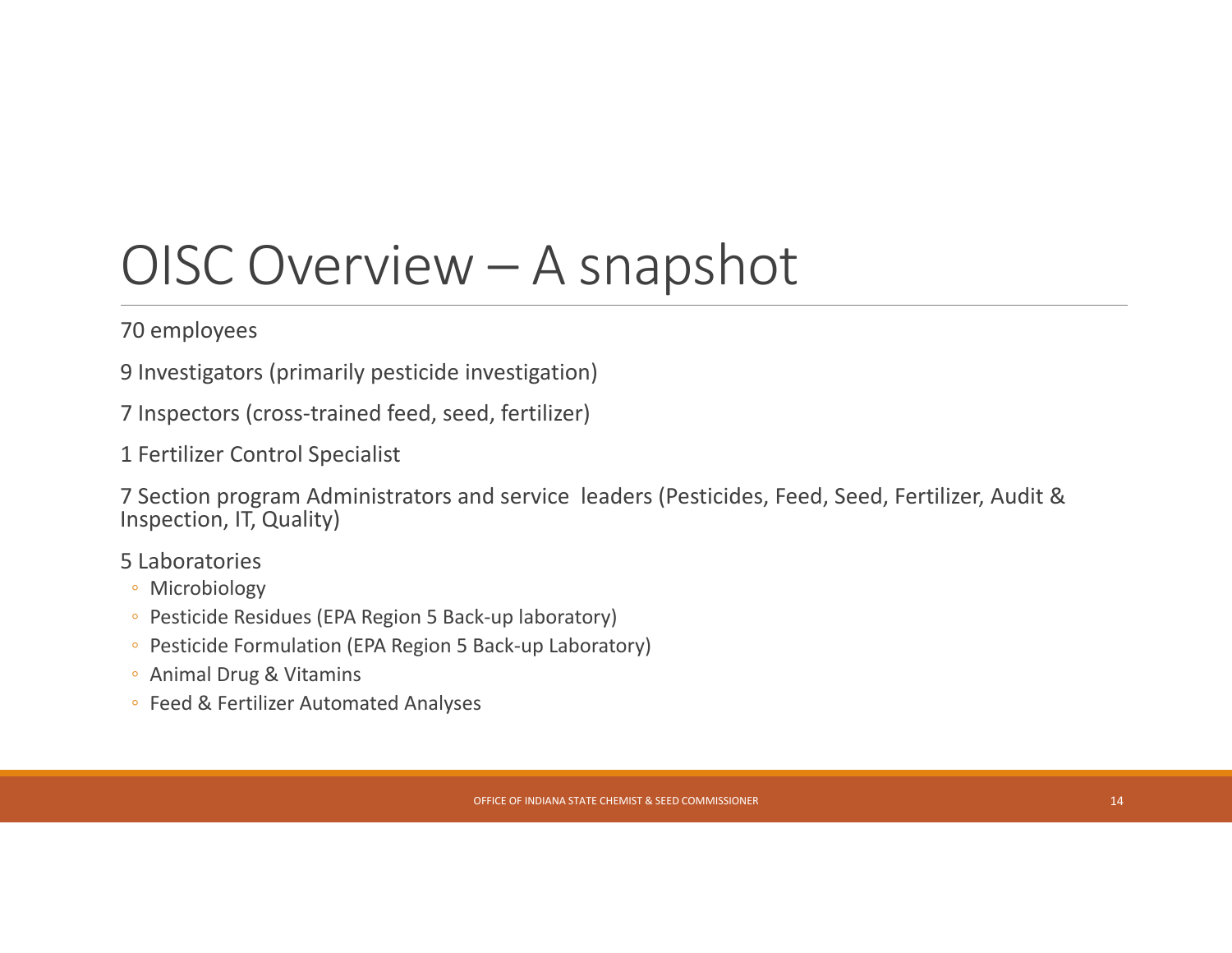#### Overview – A snapshot

Pesticide Review Board, appointed by the Governor, provides certain policy and policy development for Indiana, and for OISC.

Self funded (tonnage, licenses, product registration, and federal grants)

All personnel are Purdue University employees

More than 25,000 analyses annually (all sections)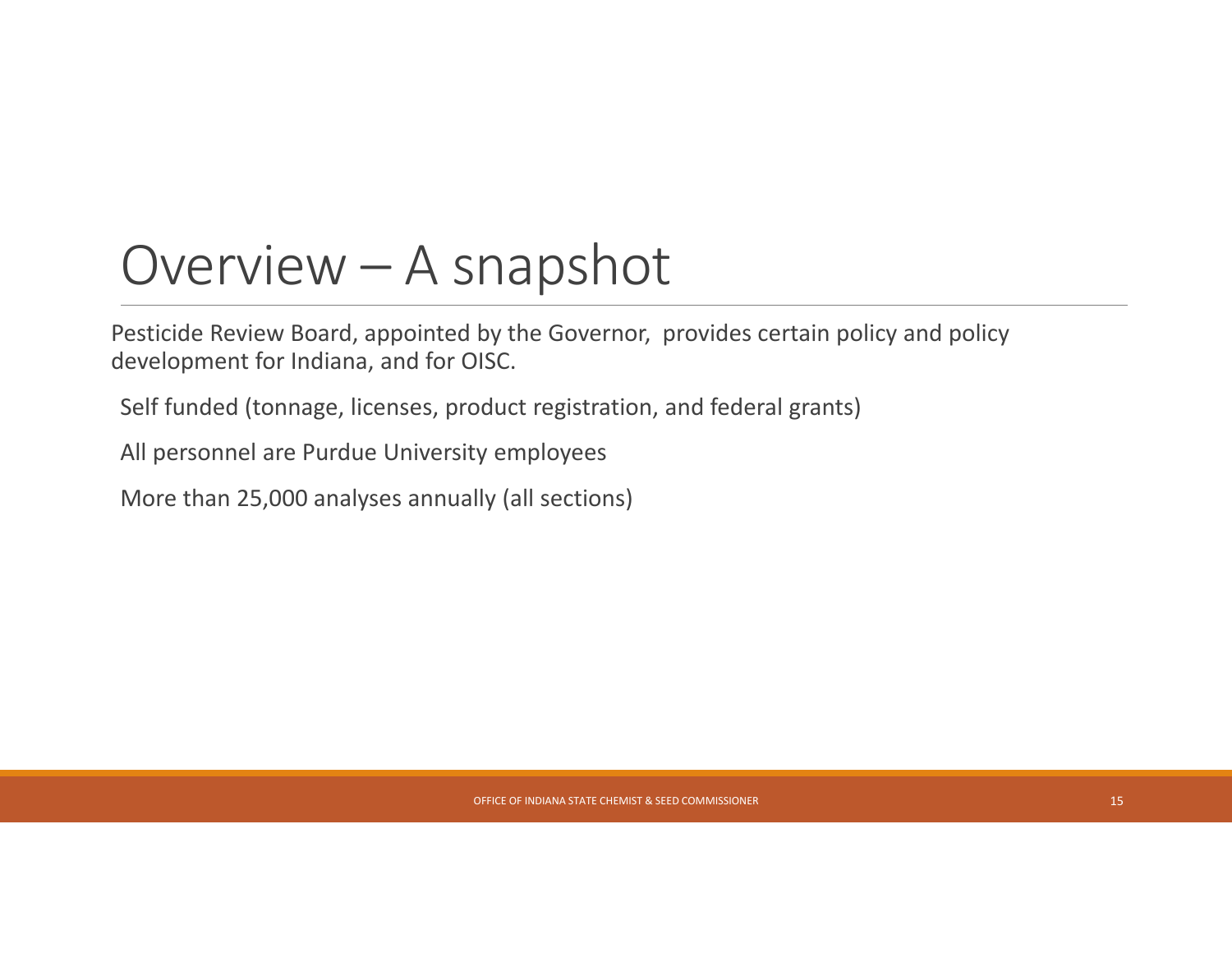# Concluding Remarks

#### OFFICE OF INDIANA STATE CHEMIST & SEED COMMISSIONER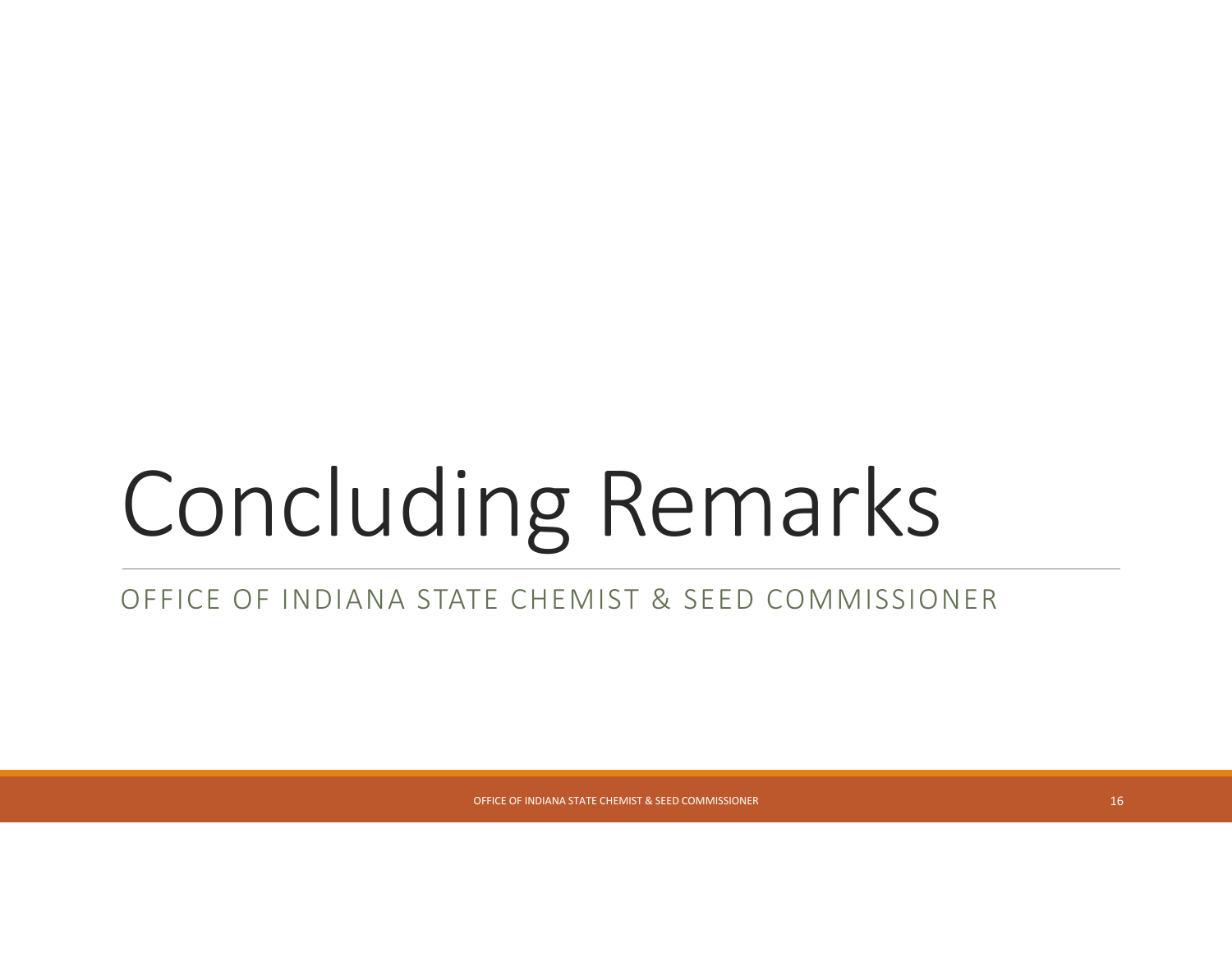### Indiana prequels

Gene Stratton Porter (b1863‐d1924) – Indiana Author, Conservationist

◦ Acknowledged source of inspiration to Rachel Carson

May 6, 1869 ‐ Purdue University established as Indiana's land grant university in West Lafayette, IN

1881 ‐ Office of Indiana State Chemist established as part of the Agricultural Chemistry department (Biochemistry) consisting of one employee, Harvey W. Wiley

1962 ‐ Rachel Carson "Silent Spring"

1970 ‐ William D. Ruckleshouse appointed first EPA Commissioner by U.S. President Richard M. Nixon. (Earl Butz, former Dean of Agriculture at Purdue University served as Ag Secretary to Nixon.)

1972‐74 ‐ John Osmun on leave from Purdue University to USDA and EPA (OPP). Working for training and certification of pesticide applicators, through 1987.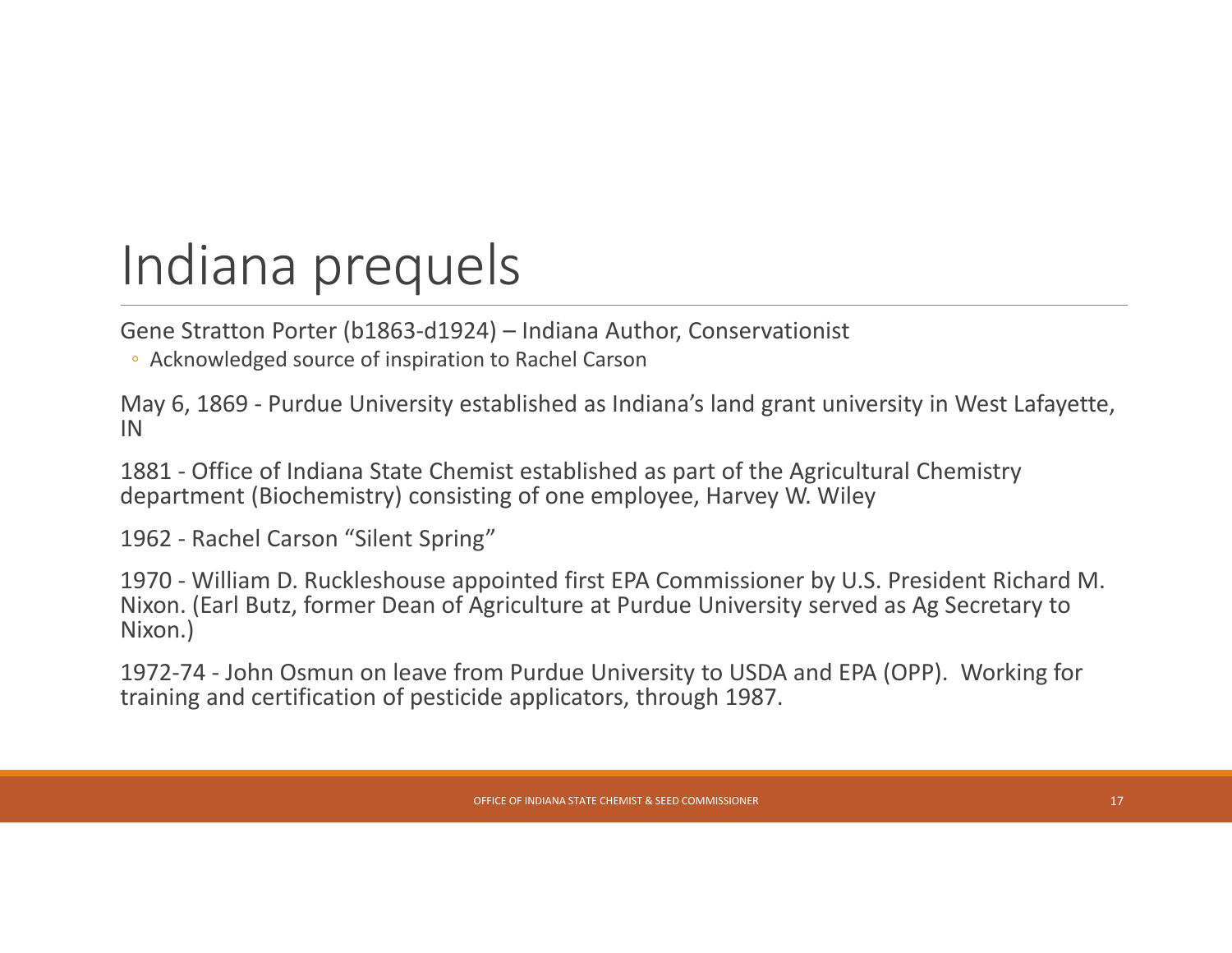#### Learning & Communicating



May 2017 ‐ Newly dedicated statue to Rachel Carson, J.J. Davis, and John Osmun. Illustrates value of intergenerational science and learning. Located on the Purdue University south campus, Agricultural Administration Building. (photo by Melinda Walsh, OISC)